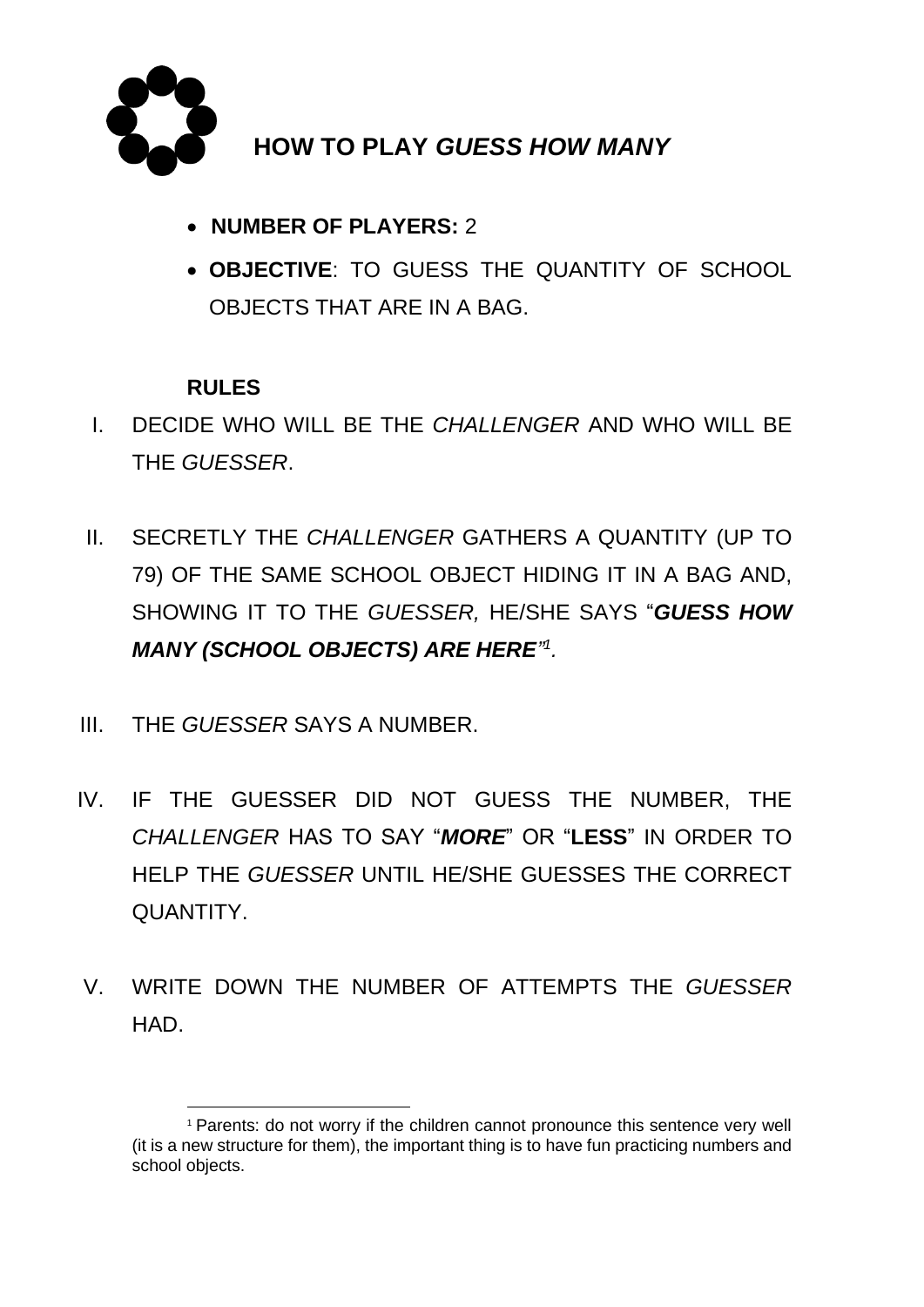- VI. INVERT THE ROLES AND PLAY AGAIN.
- VII. WHO HAS THE SMALLEST NUMBER OF ATTEMPTS IS THE **WINNER!**



VOCÊ PODE USAR O FANTÁSTICO *NATURAL READERS*  PARA LHE AJUDAR A PRONUNCIAR AS FRASES E PALAVRAS DESSE JOGO CLICANDO NO LINK:

• <https://www.naturalreaders.com/online/>

NÃO LEMBRA COMO ELE FUNCIONA? ASSISTA AO VÍDEO TUTORIAL POSTADO NO MURAL!

#### **EXTRA ACTIVITY (OPTIONAL)**

QUER COMPARTILHAR COM SEUS COLEGAS UM VÍDEO DE VOCÊ JOGANDO ESSE JOGO NA PRÓXIMA POSTAGEM DE INGLÊS? ENTÃO PEÇA PARA UM ADULTO LER A SEGUIR AS INSTRUÇÕES DE COMO FAZER ISSO.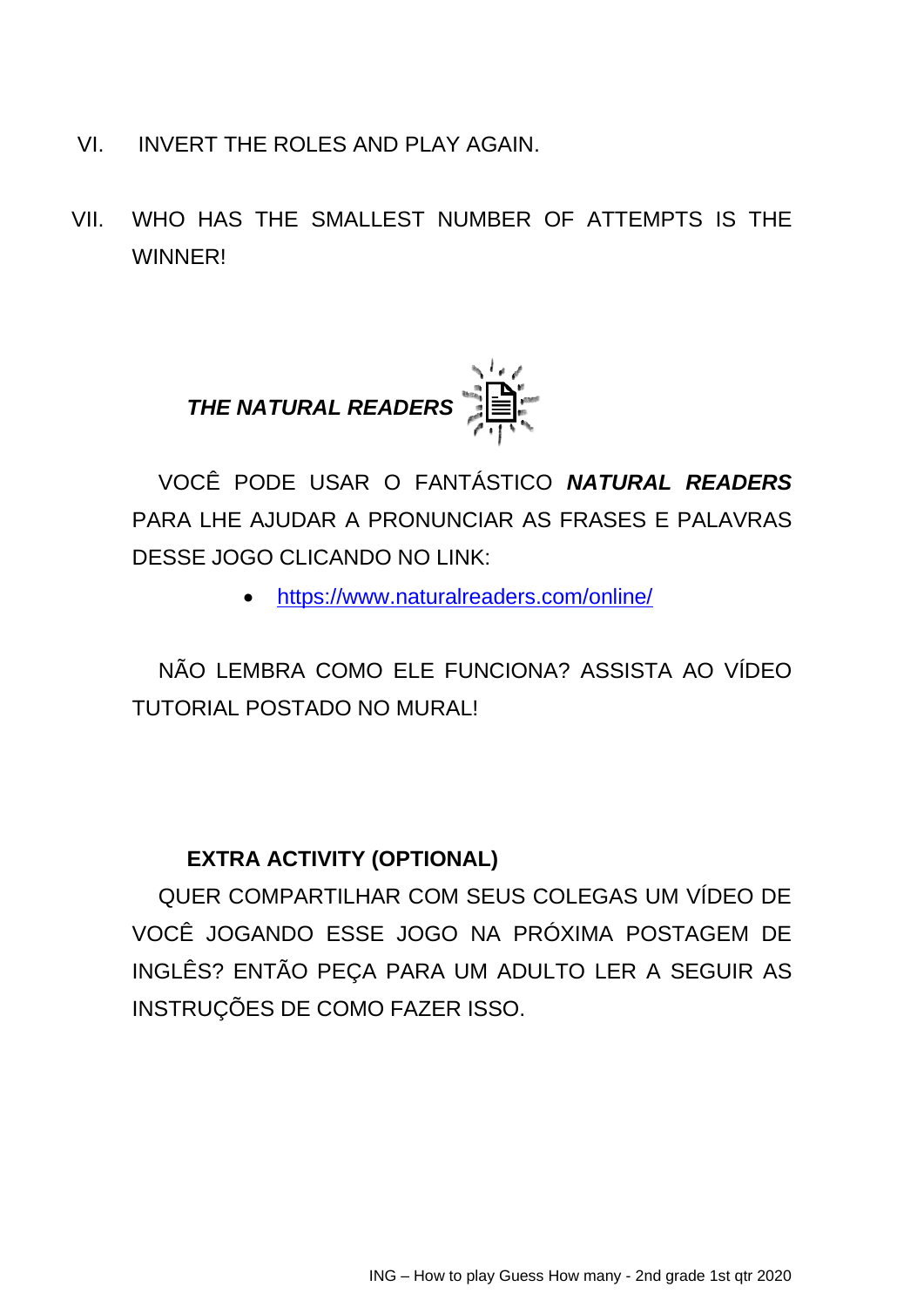Procedimentos para compartilhar o vídeo:

- 1. Cuidar para que ele não ultrapasse 1 minuto.
- 2. Assistir aos tutoriais de como postar vídeos/arquivos na plataforma *Padlet* publicado no mural de inglês.
- 3. Clique no link do *Padlet*: <https://colgioequipe.padlet.org/professorespecialista/52hlftwp8ogjbkzv> e digite a senha que está sendo enviada por Boletim Eletrônico.
- 4. Postar seu vídeo até dia 8 de maio.

*I HOPE YOU HAVE FUN! TEACHER RAPHA*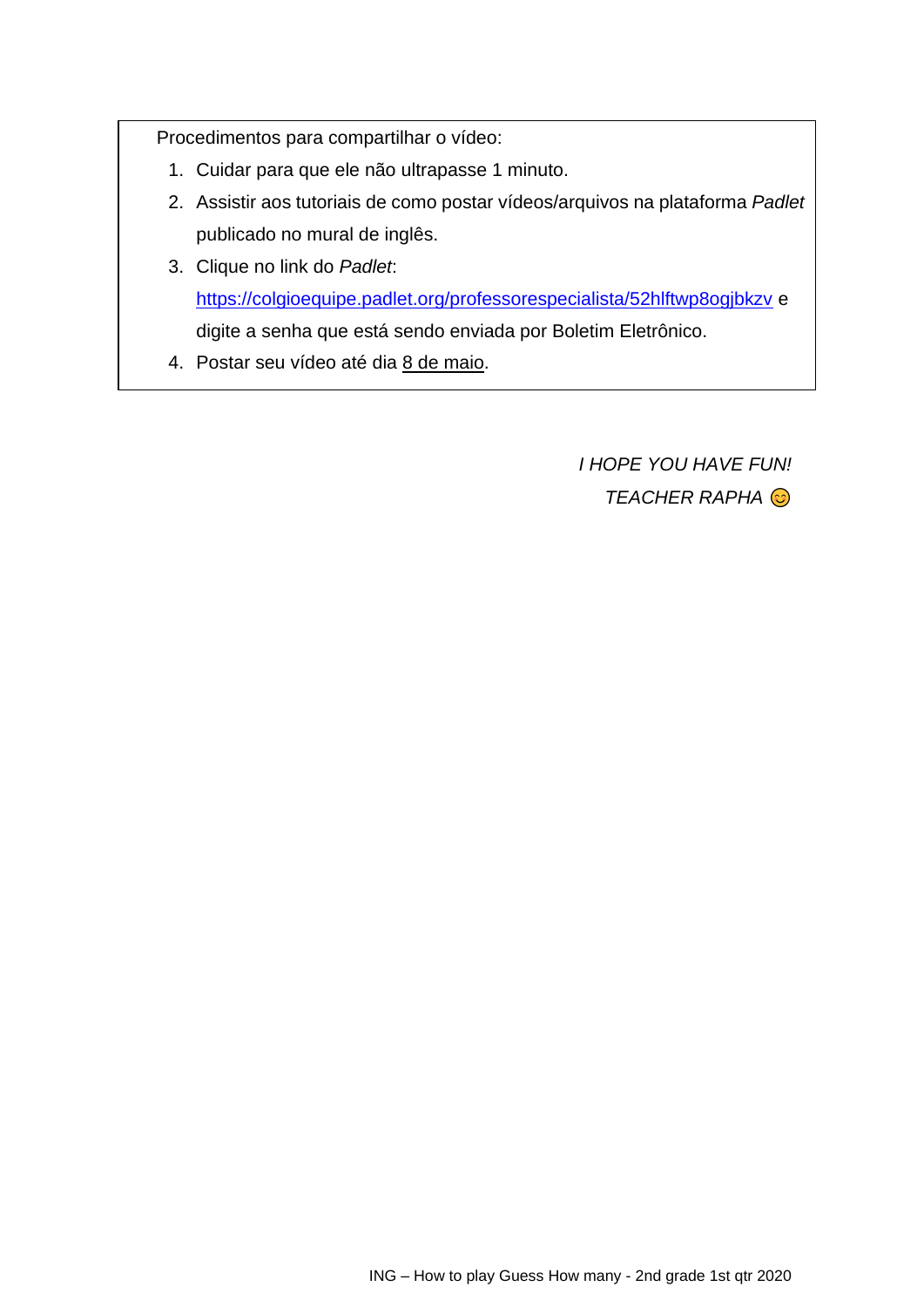# **CLASSROOM OBJECTS**

| <b>COLOR PENCILS</b>                                                | <b>MARKERS</b>                                        | <b>ERASERS</b>     |
|---------------------------------------------------------------------|-------------------------------------------------------|--------------------|
| <b>SCISSORS</b><br>$\not\!\!\!\!\!/$                                | <b>GLUE STICKS</b><br>shutterstock.com · 1060391765   | <b>COLOR PENS</b>  |
| <b>RULERS</b><br>.<br>Innadiunationalmoodunationalmoodunationalmoot | <b>SHARPENERS</b><br><b>WITH</b><br><b>RESERVOIRS</b> | <b>LED PENCILS</b> |